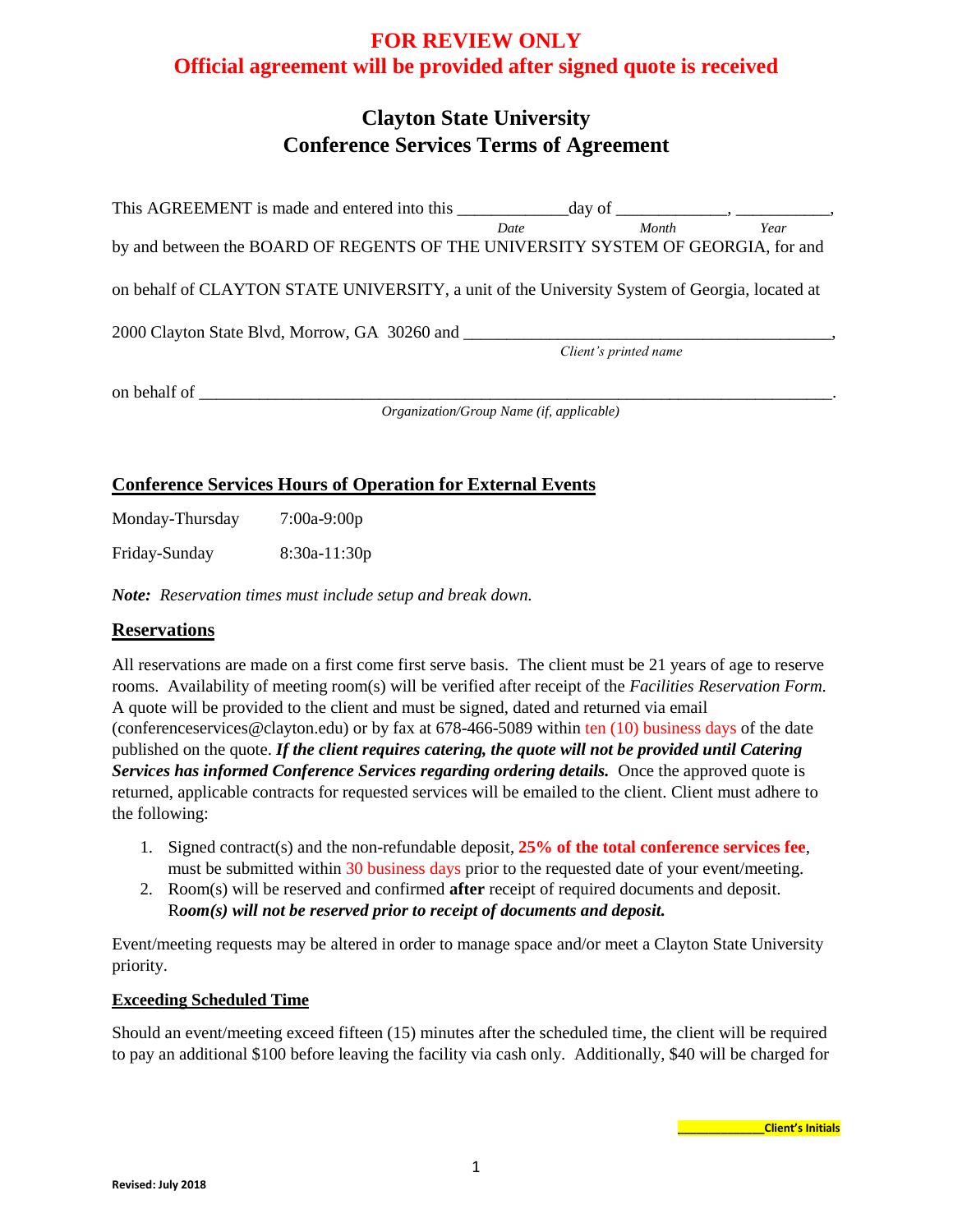each fifteen (15) minute interval afterwards. The scheduled time of the event includes set-up and breakdown.

Acknowledge with Signature:

# **Payments**

Payments must be made in the form of cash, credit/debit card (excluding American Express) or check. Final payment is due fifteen (15) business days prior to your event/meeting. *If final payment is not received within the allotted time frame, the contract(s) will be voided and the nonrefundable deposit will be retained.*

If reservations are made less than fifteen (15) business days prior to the event/meeting date, full payment must be made in the form of cash, credit/debit card (excluding American Express) or cashier's check only.

Credit card payments may be made via telephone at 678-466-5113. Checks may be mailed to the following address:

**Clayton State University Harry S. Downs Center 2000 Clayton State Blvd, Ste. 223 Morrow, GA 30260**

Government agencies will be exempted from the payment policy. An invoice will be provided to the appropriate department within the agency.

## **Failure to Pay**

If additional funds are owed by invoiced clients and not received prior to sixty (60) business days, an additional charge of 1 ½% will be added to the outstanding balance monthly. Client shall reimburse Clayton State University for all costs associated with collections, including professional and attorney's fees.

## **Government & Non-profit Agencies**

Government and nonprofit agencies will receive a 25% discount on facility rental space within the Harry S. Downs Continuing Education Building. Nonprofits are required to submit a copy of their  $501(c)(3)$  Tax Exemption Letter in order to receive the discount at the time of the initial request.

## **Cancellation & Changes**

All cancellations must be submitted in writing via email (conferenceservices@clayton.edu) or fax at 678-466-5089 to the Conference Services Coordinator. Telephone calls or voicemails will not be accepted. If client cancels, the following will apply *(if applicable, exceptions noted on the attached addendums)*:

- 75% refund (excluding nonrefundable deposit) for cancellations made ten (10) business days or more prior to the event/meeting date.
- 50% refund for cancellations made eight (8) business days or more prior to the event/meeting date.
- No refund for cancellations made seven (7) business days or less prior to the event/meeting date.

**\_\_\_\_\_\_\_\_\_\_\_\_\_\_Client's Initials**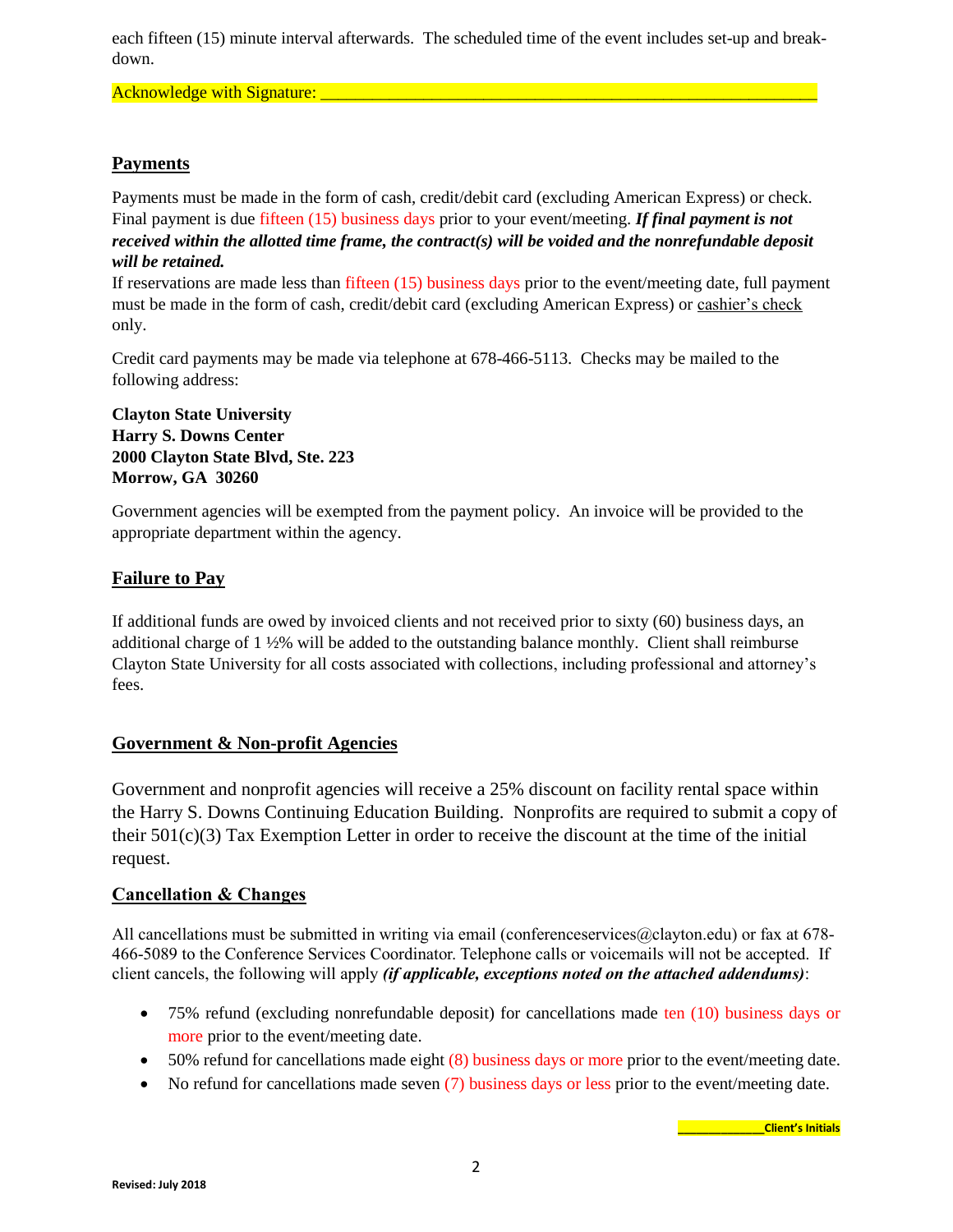Clayton State University will not be responsible for any expenses caused by postponements or cancellations by the client.

Cancellations will be accepted and adhered to without penalty due to acts of God, war, government regulations, disasters, strikes, civil order, curtailment of transportation facilities, or the closing of Clayton State University.

\*Changes to the following are not allowed ten (10) business days or less prior to the event/meeting date:

- o Facilities Floor Plan Layout
- o Catering
- o Alcoholic Beverage Policy

## **Facilities Floor Plan Layout (Use of Atrium & Room 101)**

A walk-through appointment must be scheduled in advance for recommendation of space usage. Floor plan layouts must be approved and signed by the client and coordinator. The facilities floor plan layout form must be received via email (conferenceservices@clayton.edu) or fax (678-466-5089) no less than fifteen (15) business days prior to the event/meeting date. **Floor plan layouts are final once approved. No additional chairs, tables, or any additional fixtures within the building may be used.**

#### **Decorations**

Clients are not allowed to attach any items (i.e. nails, glue, posters, tape) to the facility windows, floors, doors or walls. Décor items within the building (i.e. lamps, easels, chairs, tables, vases, etc.) cannot be used for the event/meeting.

## **Catering**

Catering requests must be made ten (10) business days or more prior to the event/meeting date. Should you need catering provided by our renowned Clayton State University Catering Services, customize your order on our website at [www.claytonstate.catertrax.com,](http://www.claytonstate.catertrax.com/) or for further assistance, please contact the following:

Kimberly Clark Catering Service Manager 678-466-5549 [Kimberly.Clark@aladdinfood.com](mailto:Kimberly.Clark@aladdinfood.com)

# **Alcoholic Beverage Policy**

Alcohol requests must be provided on the *Facilities Request Form*. Client will be responsible for providing the alcohol. Only wine and/or beer may be served. Prior approval from Clayton State University officials is required. A bartender will be on staff at the rate of \$35 per hour with a minimum requirement of four (4) hours. Alcohol will be served in the designated area(s) only and cannot be taken out of the building. All unopened containers will be repacked by Clayton State University's staff and returned to the client for removal off campus. Please see "Security" for additional information.

# **Lodging (available during Clayton State University's academic breaks)**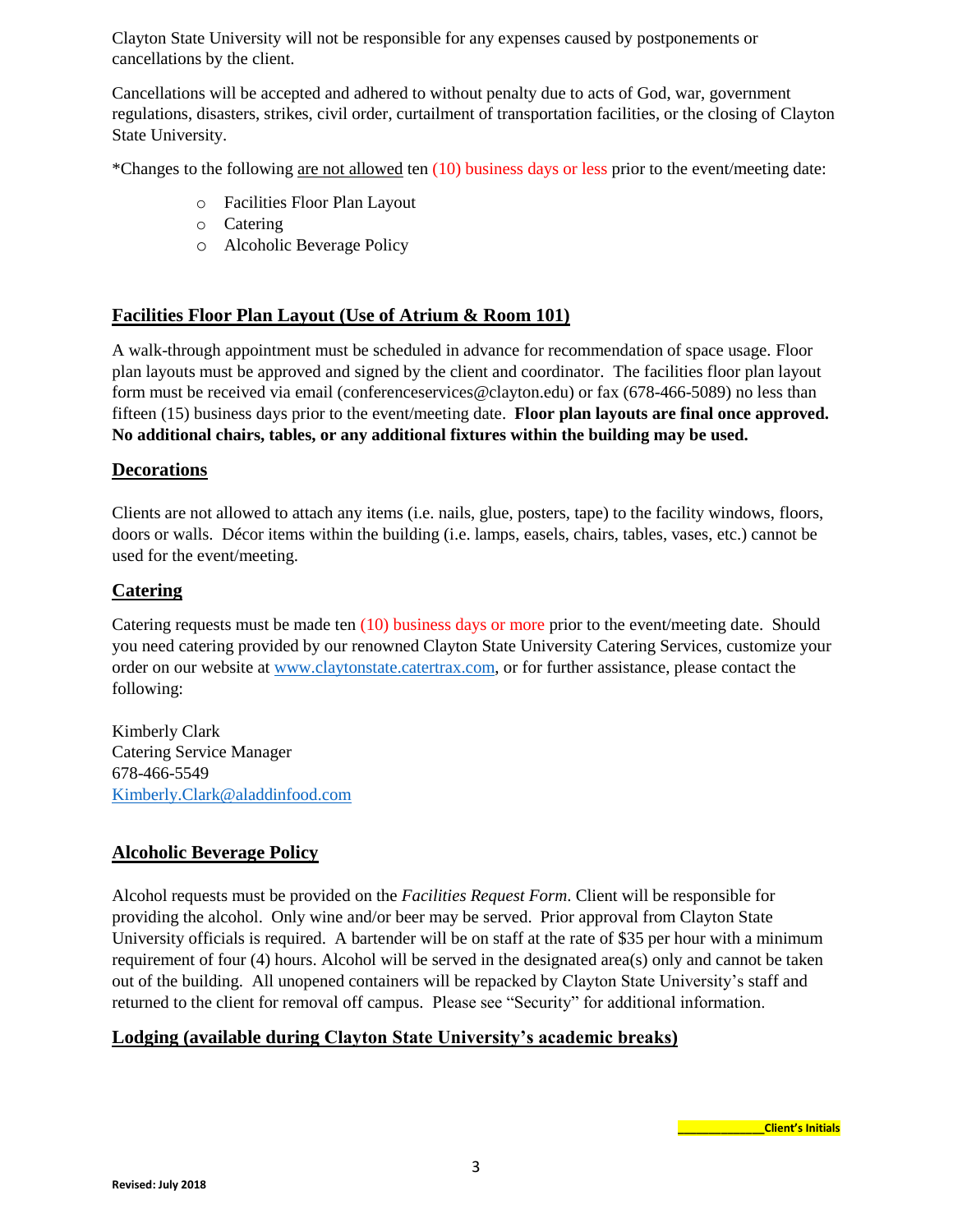Lodging requests must be provided on the *Facilities Request Form*. Lodging is available at Laker Hall. Each suite is furnished with four (4) private bedrooms (includes bed, chest, desk, chair, closet), a kitchenette (with microwave and refrigerator with freezer) and a living room (furnished with sofa, end tables and television stand).

# **Minors on Campus**

If the client's event involves minors on the campus of Clayton State University, a list of adult instructors/chaperones, verification of training for adult instructors/chaperones, background checks and proof of a one million dollars (\$1,000,000.00) liability insurance policy must be provided. **Clayton State University Protection of Minors on Campus Policy will be provided to the client, along with a checklist form acknowledging receipt and agreeance of the policy.**

# **Smoking**

Clayton State University is a tobacco free environment. Smoking, or other use of tobacco products (i.e. cigarettes, cigars, electronic cigarettes, vaporizers, pipes, etc.) are not allowed on campus, indoor or outdoor areas of campus.

## **Internet/Audio/Visual**

Internet services are complimentary on Clayton State University's campus. Audio & visual are included in all event packages.

## **Filming/Videography**

Filming/videography requests must be provided on the *Facilities Request Form.* Prior approval from Clayton State University officials is required. University officials will ensure that the project will not interfere with the institution's core mission, values and activities. Permission to film cannot be granted until all questions on the Film Application have been answered by the client and submitted to the Conference Services Coordinator.

Any use of the names, marks, logos, trademarks, or campus icons of Clayton State University is governed by the requirements of the Board of Regents of the University System of Georgia and may not be used for the client's project without an additional required agreement from the University's Film and Digital Media Center.

## **Marketing Rights**

Clayton State University reserves the right to photograph events/meetings and/or participants for use in marketing materials.

Conference Services is not able to permit the sale of any items or the use of the University's name or logo on any advertising (i.e. signs, flyers, website, etc.) without the written consent of the University.

## **Parking**

Complimentary parking is available throughout the campus for all events/meetings. An event parking pass

**\_\_\_\_\_\_\_\_\_\_\_\_\_\_Client's Initials**